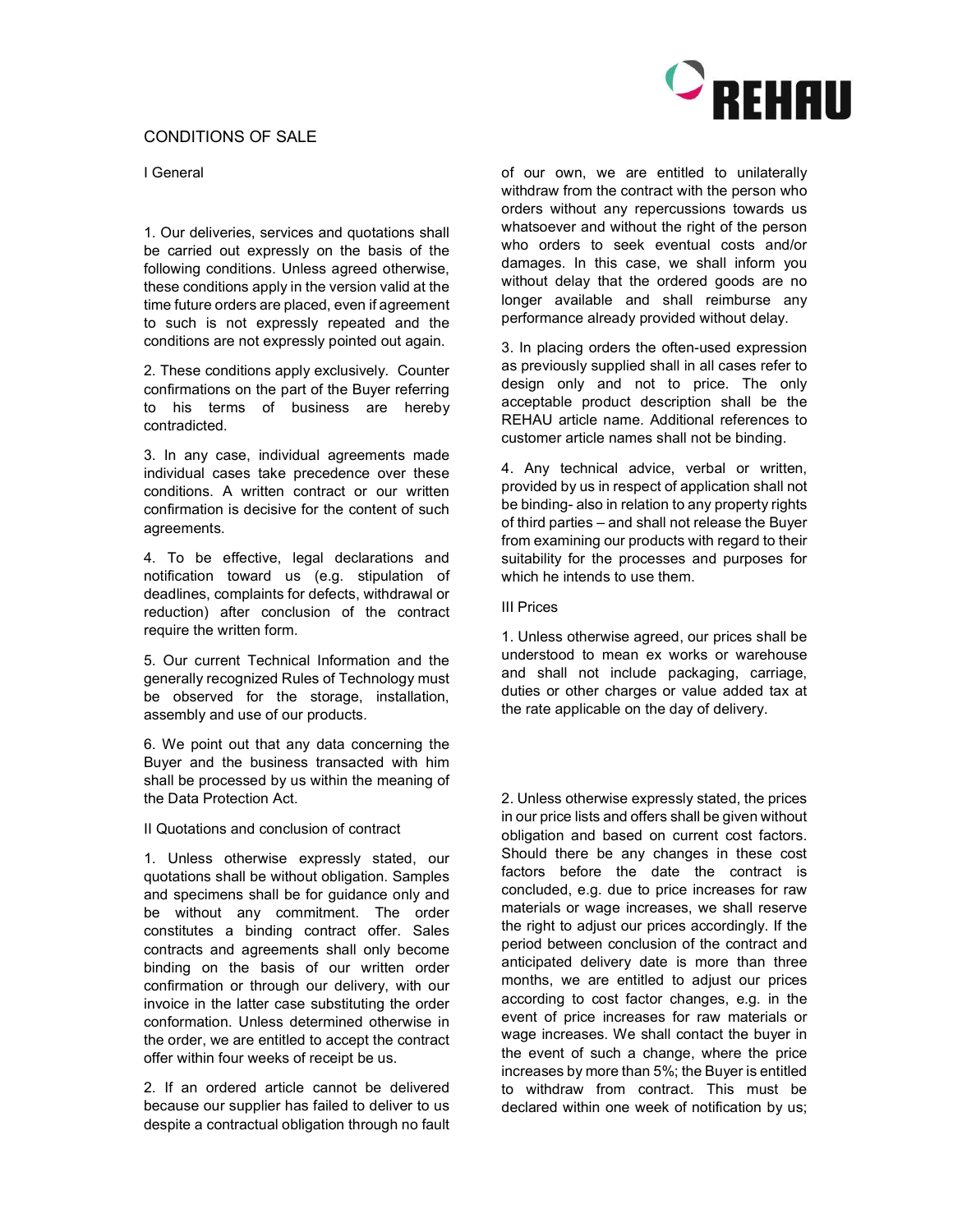

otherwise the increased price is agreed and must be paid.

3.Orders for which no prices have been agreed shall be invoiced at the prices that are valid in the day of conclusion of the contract. In all other respects the above paragraph 2 applies.

4.Unless otherwise expressly agreed the selling prices as well as all quotations and calculations shall be in MKD.

#### IV Terms of payment

1. Unless different terms of payment have been agreed upon by separate contract, the following shall apply, 2% discount on the value of goods (excluding the costs of packaging's , carriage and similar costs) for payments within 10 days, net payment within 30 days of the date of invoice, unless different terms of payment are indicated in price lists for special product ranges. No discount shall be granted on tooling costs. The discount will only be granted on the condition that all payments in respect of earlier shipments have been discharged in full. Payment must be rendered irrespective of any notification of defects. The place of performance in respect of payment shall be Skopje.

2. Unless otherwise stated, it shall be admissible to retain or set off payments only if the buyer counter claim is undisputed or found to be legally valid.

3. In the event of default of payment from the buyer, the resources of all current accounts and the sums of all promissory notes of the person that orders and/or guarantor shall be enforced. If the terms of payment are not observed or in the event of circumstances occurring that are capable of impairing the creditworthiness of the Buyer, we shall be entitled to render immediately payable our entire receivables. Furthermore, we shall be entitled to effect any outstanding shipments only against advance payment or the provision of security. If the advance payments are not made or the securities are not provided, after setting an appropriate period we shall be entitled to withdraw from the contract in respect of any services or deliveries still outstanding, and we will not have any obligation in relation to those deliveries which have not been accomplished in the moment of the termination of the contract.

4. We shall be entitled to set off all receivables that are due to us from the Buyer against all receivables demanded from us by the Buyer on the grounds delivery or other causes in law.

V. Retention of the title and other securities

1.We shall retain the right of title to any goods until such time as full payment is received for all accounts receivable from the Buyer , including any receivables which may arise in future from the business relationship.

2. The Buyer shall be entitled to process and to sell the goods under retention of title in the orderly course of business.

3. The Buyer shall hereby assign to us by way of security all receivables due to him with regard to the goods that are subject to retention of title ( regardless of their legal reason, including claims from resale, balances receivable from current account agreements, any treatment, processing or incorporation of those goods supplied by us, tort, insurance claims.) .Assignment shall in each case be restricted to the value, as indicated in our invoices, of the goods delivered. Should the Buyers customer have effectively excluded the assignment of receivables, the Buyer and ourselves shall, within our internal relationship, act as if the afore –mentioned receivables of any type assigned to us in advance have been effectively assigned to us. We shall be authorized by the Buyer to assert the amount receivable in his name for our account as soon as the buyer is no longer entitled, in accordance with the arrangement set out below, to collect the amount receivable in his own name.

4. We revocably authorize the Buyer to collect the receivables assigned to us for own account and in his name. As soon as the Buyer fails to meet any obligation to us or any circumstances specified in item IV.4 arises, the Buyer shall, at our request, disclose the assignment and furnish us with the necessary information and documents. We shall also be entitled to notify the Buyers debtors of the assignment directly and to demand payment from them.

5. Once delivered, the goods must neither be pledged not assigned by way of security without our consent. In the event of third parties acts aimed at obtaining the goods under retention of title, the Buyer shall draw attention to our title,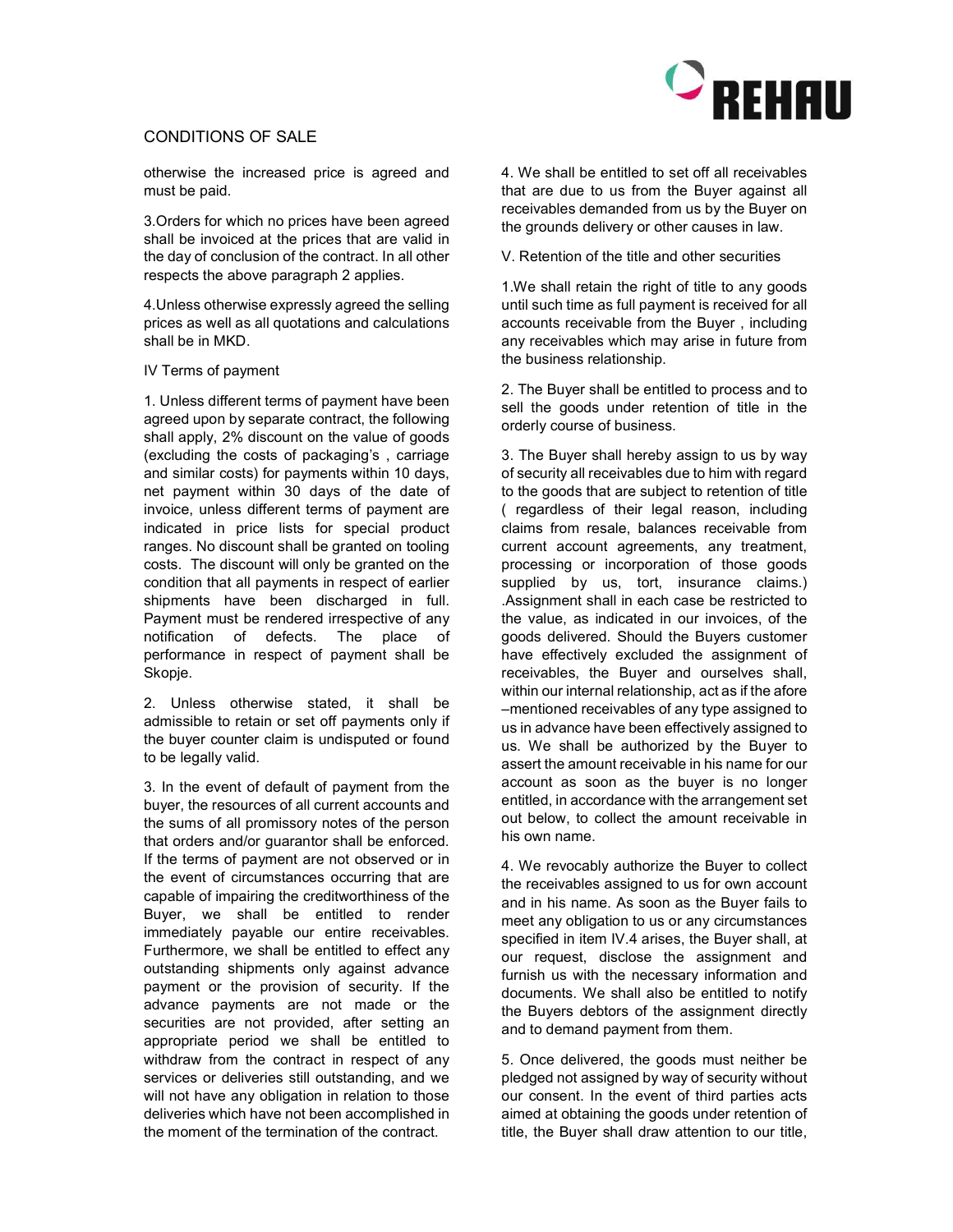

inform us without delay and provide us with any assistance that is necessary to safeguard our rights.

6. In the event of the Buyer acting in breach of contract – in particular default in payment – we shall be entitled to assert our retention of title and to demand the immediate surrender of the goods under retention of title and, by ourselves or through agents, obtain their direct possessions or, if necessary, to demand assignment of the Buyer claims for the return of the goods from third parties. Asserting the retention of title shall not involve withdrawing from the contract.

7.In the value of securities existing in our favour exceed our receivables by total of more than 10%, we shall, at the Buyer request, undertake in this respect to release securities of our choice.

8. The Buyer shall adequately insure all goods under retention of title against fire and theft. Any claims for damages against the insurers shall hereby be assigned to us in the amount of the value of goods under retention of title.

#### VI Periods of delivery and performance

1. The place of performance in respect of deliveries shall be Skopje or the seat of the plant or warehouse instructed to make the delivery. Unless agreed otherwise, the period of delivery and performance shall be met if, until such time as they expire, the item of delivery has left the plant or notice has been given that it is ready for dispatch or the service has been performed.

2. The period of delivery and performance shall be extended by a reasonable amount of time in the event of measures being taken as the result of industrial action, in particular strikes and lock outs as well as the occurrence of unforeseen obstacles beyond our control insofar as such obstacles verifiably yield a significant influence on the production or delivery of the item of sale or on the performance of the service requested. This shall also apply if such circumstances occur at our supplier or if we ourselves are inadequately supplied with primary material through no fault of our own or of such circumstances arise while we are in default. In the event of the time limit being exceeded for a prolonged period, we and – after first granting a period of grace – the Buyer shall be entitled to withdraw from the contract. In important cases we shall notify the Buyer at the earliest possible moment of the time at which such obstacles commence and terminate.

3. Shipments and services (the fulfillment of contract) shall be under the proviso that fulfillment is not being restricted by any national or international regulations, particularly export control regulations and embargoes or any other restrictions. The contracting parties shall obligate themselves to provide all information and documentation needed for the export / domestic shipment/import. Delays caused by export checks or licensing procedures shall override any lead times or deadlines stipulated. If any required licenses for certain items cannot be obtained, the contract shall be considered as not concluded regarding the items in question, because of this and above mentioned transgression of deadlines, any claims for damages shall be excluded.

4. The buyer can annul the contract without giving notice if it finally proves impossible for us to perform all contractual services before passage of risk. Furthermore, the Buyer can annul the contract if it proves impossible for us to fulfill part of an order and he has a justified interest in refusing partial delivery. If this is not the case, the Buyer must pay that share of the contract price which covers the partial delivery. The same applies to inability on our part. Section IX, applies to other eventualities. If the impossibility or inability occurs during the acceptance delay, or if the Buyer bears the sole responsibility or a decidedly preponderant share of it, he remains to render payment.

5. Default of delivery is determined by the statutory regulations. It requires in each case however a written reminder by the Buyer. If we are in default and this results in the Buyer is entitled to demand compensation for default in the form of a lump sum. For each full week of delay, this sum will amount to 0,5%, however in total no more than 5 % of the value of that part of the overall consignment which, as result of the delay , cannot be used punctually or in conformity with the contract. Other claims arising from delayed delivery are governed exclusively in accordance with Section IX of these conditions.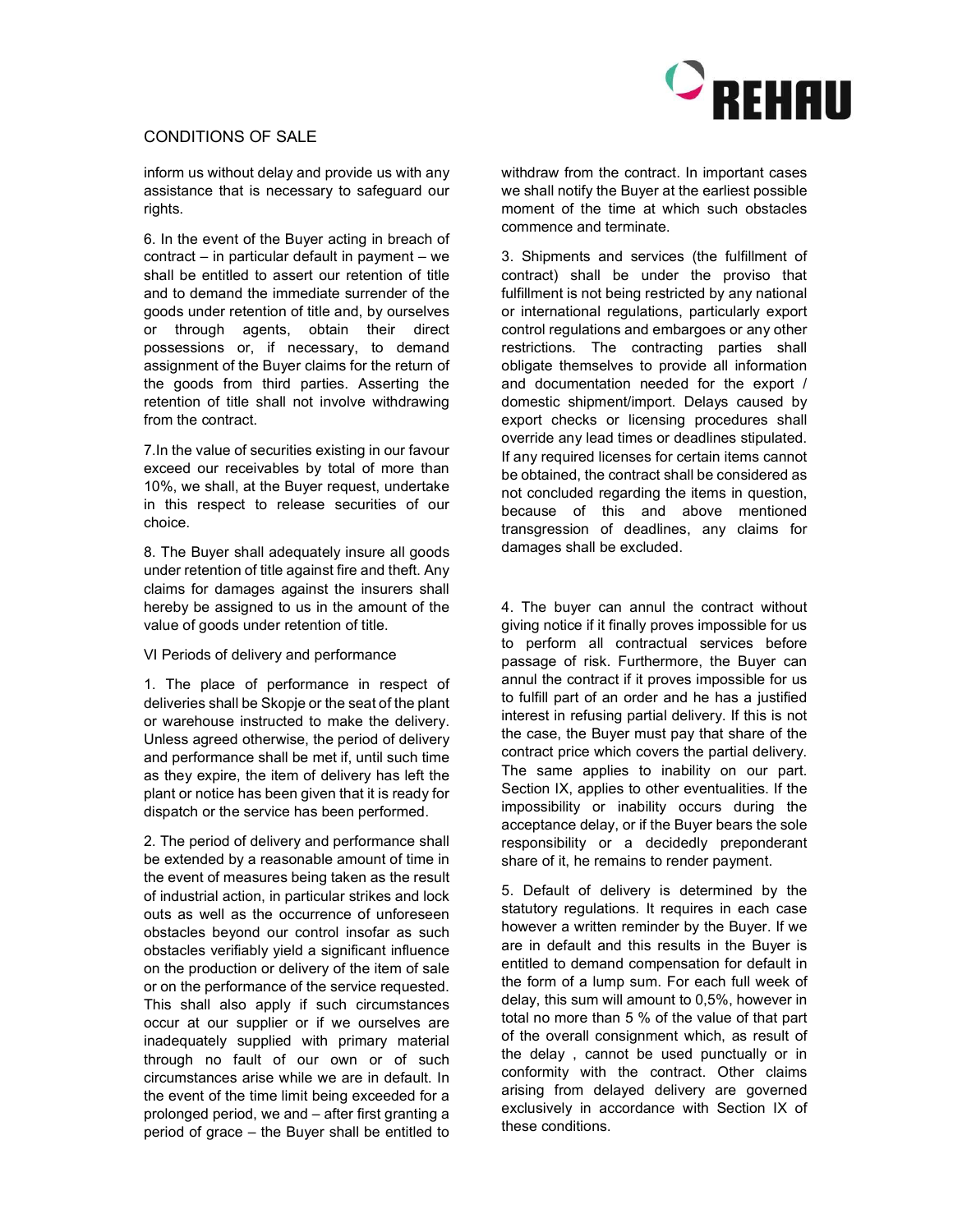

6. Goods notified as being ready for shipment shall be called off by the Buyer immediately after expiry of delivery time; otherwise we shall have the right to forward the goods at our option or to store the goods at our discretion on the Buyer account and the Buyer risk. The same shall apply if dispatch cannot be effected by us for reasons beyond our control. Upon notification that goods are ready for shipment, the goods shall be deemed to have been supplied and can be invoiced.

7. The mode of forwarding, means of shipment, transport route as well as the nature and scope of necessary protective media, the choice of forwarder or carrier as well as packaging shall be left to our preference. This will be done at our discretion and with due care and attention to the exclusion of any liability whatsoever. The goods shall only be insured at the express request of the Buyer and at his expense.

8. Partial deliveries are permitted. We are entitled to make excess or short deliveries of up to 10 % of the quantity ordered and up to 20% in the case of special design. The quantity delivered is charged.

#### VII Passing of risk

1. Unless nothing to the contrary is agreed, risk shall at all events pass to the Buyer when the goods are transferred to the forwarder or carrier, however at the latest when they leave the plant or warehouse.

2. All complains in respect of incomplete delivery, defective or incorrect goods must be reported to the Seller without delay and at the latest within 10 days of receiving the goods. Deliveries shall otherwise be deemed as having been approved.

### VIII. Claims based on defects

In the event of materially and legally defective goods being delivered, we perform the following guarantees, barring any further claims:

### Material defects

1. Cost – free repairs or, at our option, substitute deliveries of all parts or services which prove materially defective within the expiry period, insofar as the cause pre-existed the passage of risk and providing the Buyer complied with his inspection and notification obligations. If the Buyer fails to comply with the obligation to perform an orderly inspection and/or the notification obligation, our liability for the defect that we were not notified of is precluded.

2. If a defect gives rise to a complaint, the Buyer may withhold a share of payment equivalent to the material defect. The Buyer can only withhold payment if it is impossible to doubt the veracity of the notice of defect. If the complaint proves baseless, we are entitled to reclaim our ensuing costs from the Buyer.

3. At the outset, we are given an opportunity to order a substitute delivery within a reasonable period. If the substitute delivery fails, the Buyer can cancel the contract or reduce his payment.

4.Claims for defectiveness are not admissible if the goods vary only inconsiderably from their agreed characteristics, if their usefulness is only inconsiderably impaired, or if they suffered natural wear or damage after passage of risk due to faulty or negligent treatment, the imposition of excessive strain or the use of unsuitable operating aids. We shall be entitled to reject complaints if the Buyer fails to submit the defective part to us within 4 weeks of being requested to do so, this shall not apply if submission is prevented by the nature of the part or by the manner it is installed etc.

### Legal defects

5. If we are required to deliver goods based on drawings, models, samples or exemplary parts supplied by the Buyer, he bears the onus of avoiding any violation of third party protective rights in the country for which the goods are destined. We will inform the customer of whatever rights we know of. The Buyer must release us from third party claims and pay any ensuing damage. If a third party restrains us from manufacturing or delivering goods due to the protective rights claimed by him, we are entitled – without checking the legal position –to interrupt the work pending legal clarification by the Buyer and the third party. If the delay is such that we cannot reasonably be expected to keep honouring the contract, we shall be entitled to annul it.

6. Barring any agreements to the contrary, we are obliged to deliver only within the country containing the delivery destination, unencumbered by industrial patent rights and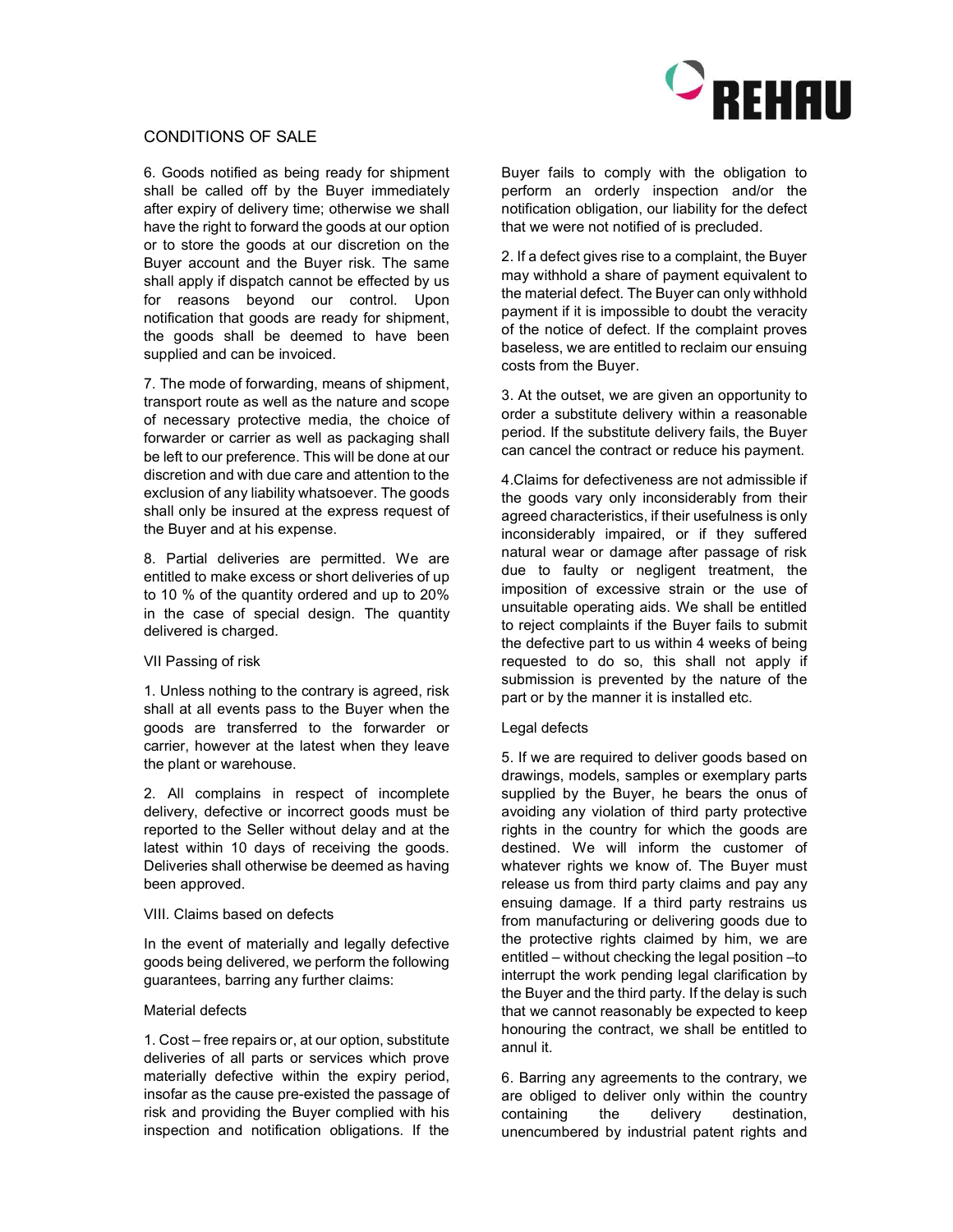

copyrights held by third parties. If the use of the delivered object causes industrial patent rights or copyrights to be violated, we will in principle and at our expense procure for the Buyer the right to continue using it, or ensure that the delivered object no longer violates the rights concerned by modifying it in a manner which the Buyer can reasonably be expected to accept.

7. If this cannot be done on commercial reasonable period, the Buyer will be entitled to annul the contract. Under the above mentioned conditions, we too are entitled to annul the contract.

8. We will furthermore release the Buyer from uncontested or legally confirmed claims by the relevant holder of protective rights.

9. The obligations on our part mentioned in No.7 are – in reservation of Section IX , - final in the event of patent or copyright violations.

#### They exist only if

-The Buyer has informed us without delay of registered claims concerning patent or copyright violations,

- The Buyer gives us reasonable support in countering the submitted claims or enables us to carry out the modifications as outlined in No. 5

- All legal countermeasures, including out – of – court settlements, remain reserved to us

- The legal defects does not arise from an instruction or special provision by the Buyer and

- The Buyer himself did not cause the violation of protective rights by willfully altering the delivered object, using it in a contractually unforeseen manner or otherwise incurring responsibility for the violation.

#### IX Liability

1. Claims of the buyer for damage and cost compensation under whatsoever title are excluded in so far the conditions do not rule otherwise.

2.In relation with REHAU s duties of information under the terms of the Regulation (EC) No. 1907/2006 concerning the Registration,

Evaluation, Authorization and restriction of Chemicals (REACH) REHAU shall not be liable for the completeness and accuracy of information received from its suppliers.

### X. Expiry

All claims by the Buyer – regardless of their legal reasons –expire within 12 Months, unless the statutory period of limitation would lead to a shorter period of limitation in the individual case.

#### XI. Tolerance

1.Unless otherwise stated in agreed DIN Standards, production specifications or other standards ( e.g in Technical delivery Specifications or REHAU drawing) tubing and profiles shall, with the exception of products made from foamed materials, be subject to the following tolerances:

-For profiles if measurable: width, height and diameter, DIN 16941 -3A, very rough,

-For insulating tubing/special dimensions: generally in accordance with DIN 40621 " Insulating tubing B (without textile insert)"

Internal diameter: +-5%

Wall thickness: +-10%

-For other tubing:

| Internal diameter: up to $5 \text{ mm} + 0.1/ -0.2 \text{ mm}$ |                  |                                             |
|----------------------------------------------------------------|------------------|---------------------------------------------|
| Above                                                          |                  | $5$ to 8 mm $+0.2/-0.3$ mm                  |
| Above                                                          |                  | 8 mm +2.5%/-3%                              |
| Wall thickness:                                                |                  | up to $0.7 \text{ mm} +0.1/-0.1 \text{ mm}$ |
| Above<br>mm                                                    |                  | $0.7$ to 1.5 mm $+0.15/-0.15$               |
| Above                                                          | $1.5 \text{ mm}$ | $+ - 10 \%$                                 |

Production lengths (including silicone) will be subject to linear tolerances, measured at room temperature immediately after production. Profiles and tubing: in accordance with DIN 16941 – 3A and DIN 2768 -1,coils and rolls: +- 2%

For tubing and profiles made from silicone, shape tolerances according to DIN ISO 3302 E 3 shall apply.